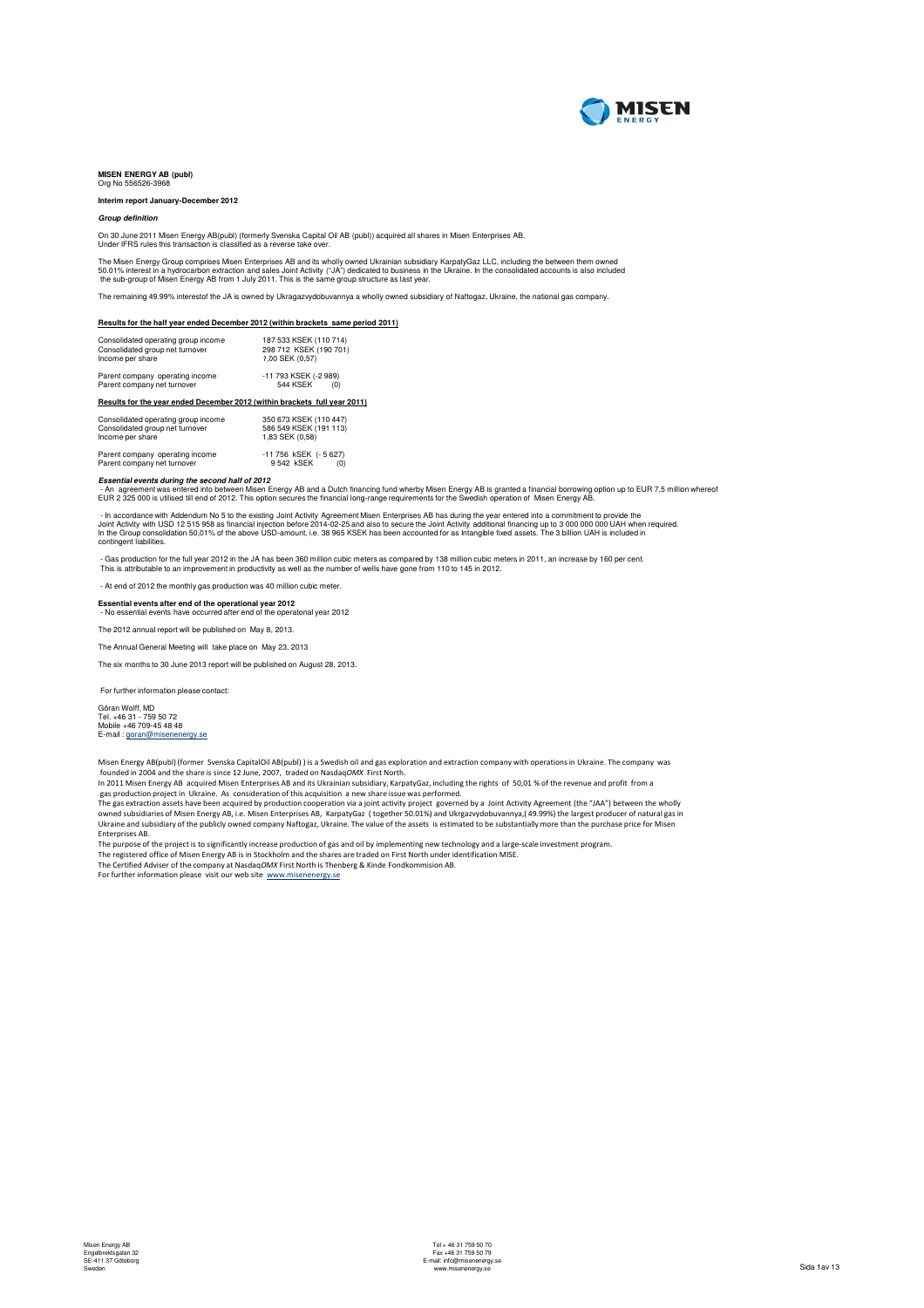

### **Results – the Group and the parent company**

The Misen Energy Group accounted for an operating income of 187 533 KSEK for the second half of 2012 as compared to 110 832 for the same period last<br>year. Income after financial items for the period was 183 114 KSEK, as co

The significant improvement in financial performance is attributable to the profitable activities of the JA.The main activity of the JA is the extraction and sale<br>of gas in the Ukraine.The JA became fully operational in th

During 2012 the gas production has been 360 million cubic meters generating a turnover in the JA of 1 115 MSEK of which 50,01 % is attributable to the Misen Energy Group´s interest in the JA.

Income after financial items for the parent company, Misen Energy AB, for the second half of 2012 amounted to - 11 026 KSEK (- 2 963 ).

Misen Energy Group revenue for the whole year of 2012 was 586 549 KSEK (191 113) and for the parent company Misen Energy AB 9 542 (0 ).

**Cash position** As at 31 December 2012 the cash balance of the Misen Energy Group was 13 325 KSEK(14 819). The cash flow from operations before changes of working capital was 284 420 KSEK (96 101) during the full year of 2012.

### **Capital expenditure**

Misen Energy Group´s capital expenditure in equipment for gas production in Ukraine related to the JA-activity in 2012 amounted to 572 924 KSEK and were<br>44 341 in 2011. The capital expenditures are equipment, constructions

**Expected future development of the company**<br>The JA expects to achieve a continuing material increase in gas production and sales in the future thereby generating increased profits and cash flow and<br>enhancing shareholder v

**Environmental influence**<br>The operations within the JA in Ukraine have an environmental impact in Ukraine which is regulated by the laws and agreements which in turn monitor the<br>activities of the JA.

**Accounting principles**<br>This report is prepared according to the International Financial Reporting Standards (IFRS), as adopted by EU. The report is further adopted to IAS 34 and<br>The Annual Accounting Law as well as RFR 2,

### **Financial and other risks**

Misen Energy Group is active in the field of prospecting for and extracting of hydrocarbons in Ukraine. The Group is thereby exposed to a complex mix of specific risks for this line of business such as price of gas and oil, currency risk as well as interest fluctuation exposure etc., permissions regarding<br>exploration, production, processing and environment compliance toget considerably reduced.

Misen Energy AB intends to initiate a process aiming to investigate necessary steps to prolong licences due for expiration in 2018.<br>Financing requirements emerging in 2013 will be dealt with by prolonged credit facilities

### **First North**

Capital Oil is listed on First North, which is an alternative market place operated by Nasdaq*OMX* Nordic Exchange Stockholm AB and the company adheres<br>to the rules and regultions valid for First North. The Certified Advis

### **Transactions with related parties**

Transactions such as salaries, board and consultancy fees, merchendise etc. have during the operational year been paid to relate persons and to related companies.

**Dividend proposal** No dividend is proposed for the operational year 2012.

Net income per share, computed as net income allocated to the share owners in the parent company **Publication of the full year interim report** The full year interim report is published at the company web-site www.misenenergy.se and can be ordered from the company office.

### **Future reports**

Future reports<br>The 2012 annual report will be published on 8 May, 2013.<br>The Annual General Meeting 2013 will take place on 23 May in Stockholm.<br>Next interim report, the semi annual report 2013, will be published on 28 Augu

This report has not been audited by the company auditor.

Stockholm 25 March, 2013

Misen Energy AB(publ)

The Board of Directors

For further information, please contact:

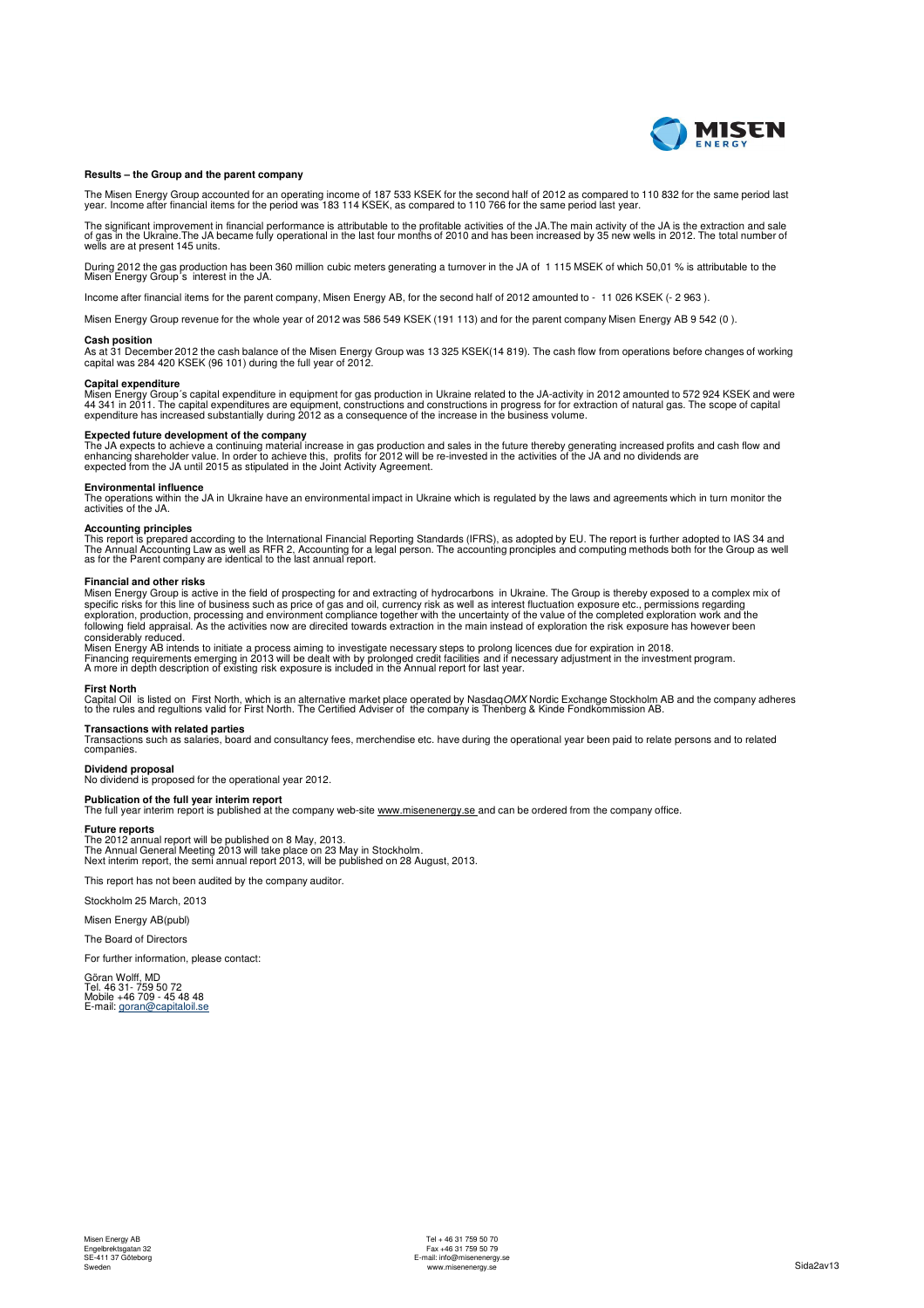

# **INCOME STATEMENT-THE GROUP**

|                                                                                                                                                   | 1 July-31 Dec | 1 July-31 Dec | 1 Jan-31 Dec1 Jan-31 Dec |           |
|---------------------------------------------------------------------------------------------------------------------------------------------------|---------------|---------------|--------------------------|-----------|
|                                                                                                                                                   | 2012          | 2011          | 2012                     | 2011      |
| All amounts in KSEK                                                                                                                               | 6 months      | 6 months      | 12 months                | 12 months |
|                                                                                                                                                   |               |               |                          |           |
| <b>Operating revenue</b><br>Net sales                                                                                                             | 298 712       | 190 701       | 586 549                  | 191 113   |
|                                                                                                                                                   | 298 712       | 190 701       | 586 549                  | 191 113   |
| <b>Operating expenses</b>                                                                                                                         |               |               |                          |           |
| Other external expenses                                                                                                                           | $-90487$      | $-61704$      | $-208728$                | $-62362$  |
| Personnel expenses                                                                                                                                | $-9208$       | $-5287$       | $-14106$                 | $-5287$   |
| Depreciation of tangible and intangible fixed assets                                                                                              | $-8219$       | $-15765$      | -9 777                   | $-15786$  |
| Capital gain from sale of subsidiary                                                                                                              |               | 2769          |                          | 2 7 6 9   |
| Other operating income                                                                                                                            | 97            |               | 97                       |           |
| Other operating cost                                                                                                                              | $-3362$       |               | $-3362$                  |           |
|                                                                                                                                                   | $-111179$     | -79 987       | $-235876$                | $-80666$  |
| <b>Operating income</b>                                                                                                                           | 187 533       | 110714        | 350 673                  | 110 447   |
| <b>Financial items</b>                                                                                                                            | $-4419$       | 52            | $-7781$                  | 34        |
| Profit/loss after financial items                                                                                                                 | 183 114       | 110766        | 342892                   | 110 481   |
| Taxes for the year                                                                                                                                | -38 736       | -27 440       | $-78142$                 | -27 398   |
| Result for the year attributable to the parent company<br>shareholders                                                                            | 144 378       | 83 326        | 264 750                  | 83 083    |
| Report on the total result - The Group                                                                                                            |               |               |                          |           |
| Net income for the year                                                                                                                           | 144 378       | 83 326        | 264 750                  | 83 083    |
| Other total income for the year:                                                                                                                  |               |               |                          |           |
| <b>Translation differences</b>                                                                                                                    | $-26151$      | 1846          | $-19543$                 | 6 6 0 8   |
| Other total income for the year, net after taxes                                                                                                  | $-26151$      | 1846          | $-19543$                 | 6 6 0 8   |
| Grand total result for the year                                                                                                                   | 118 227       | 85 172        | 245 207                  | 89 691    |
| Net income per share, computed as net income allocated to the share owners in the parent company<br>during the operating year ( in SEK per share) |               |               |                          |           |

Net income for the year, before and after dilution 1,00 0,57 1,83 0,58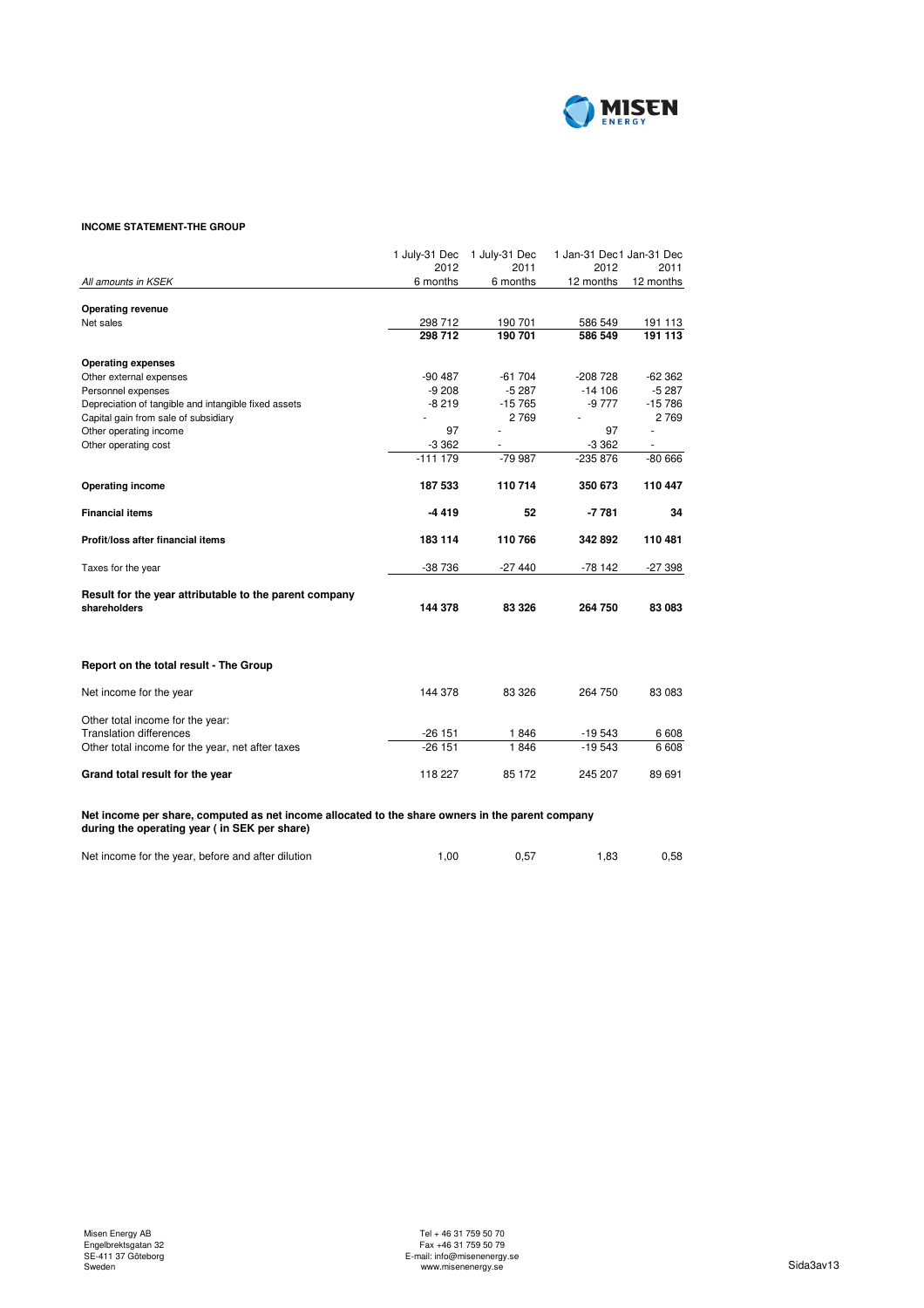

# **BALANCE SHEET-THE GROUP**

| All amounts in KSEK                  | 31 dec 2012 | 31 dec 2011 |
|--------------------------------------|-------------|-------------|
| <b>ASSETS</b><br><b>Fixed assets</b> |             |             |
|                                      |             |             |
| Intangible fixed assets              | 40 514      | 844         |
| <b>Financial fixed assets</b>        |             | 2483        |
| <b>Tangible fixed assets</b>         | 539 543     | 44 063      |
| <b>Total fixed assets</b>            | 580 057     | 47 390      |
| <b>Current assets</b>                |             |             |
| Stock                                | 7983        | 15 783      |
| Accounts receivable                  | 21 346      | 11 667      |
| Other receivables                    | 5212        | 63 891      |
| Prepaid expenses and accrued income  | 222         | 6 3 9 2     |
|                                      | 34 763      | 97 733      |
| Cash and bank balances               | 13 3 25     | 14819       |
| <b>Total current assets</b>          | 48 088      | 112 552     |
| <b>TOTAL ASSETS</b>                  | 628 145     | 159 942     |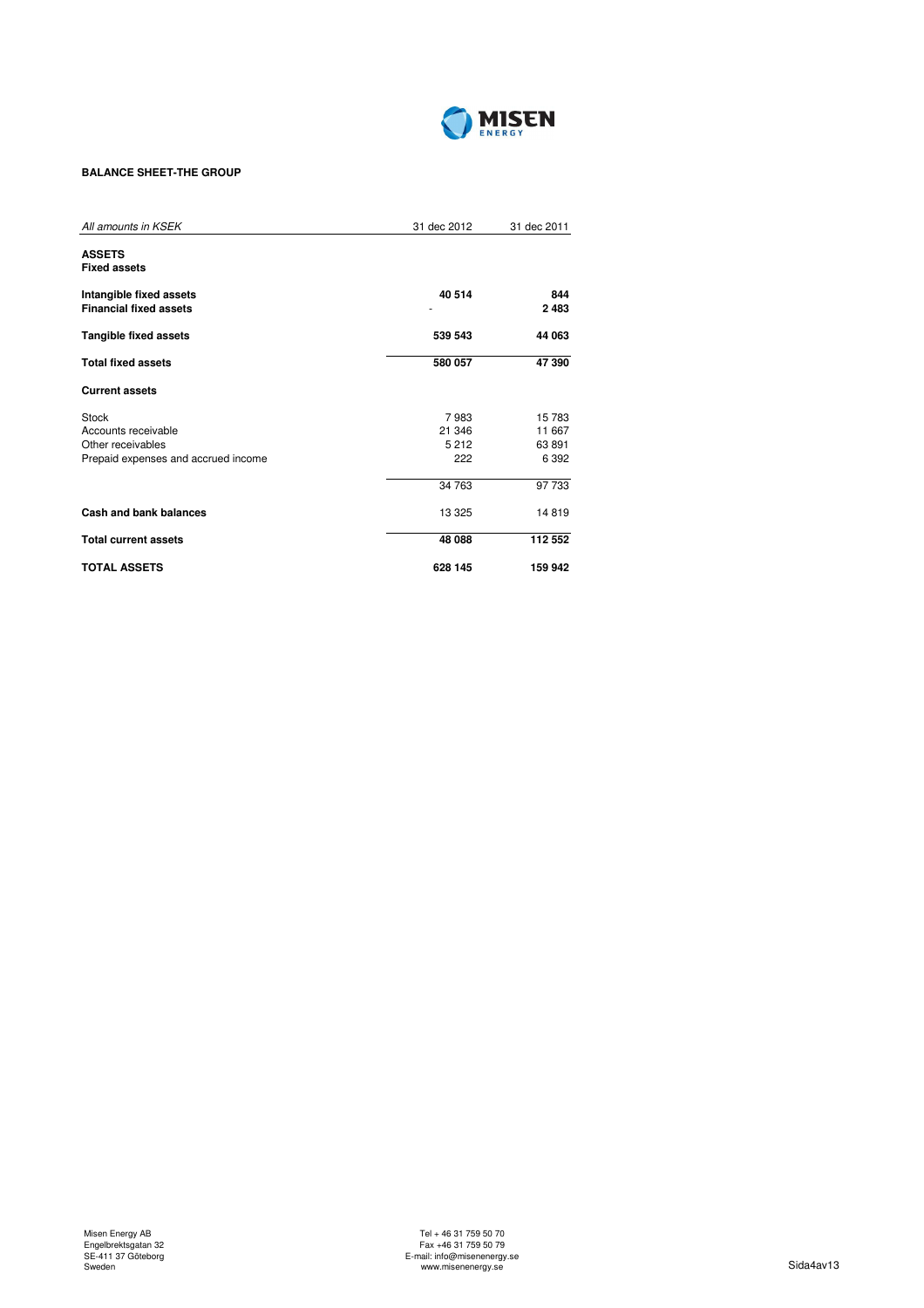

# **BALANCE SHEET-THE GROUP**

| All amounts in KSEK                  | 31 Dec 2012 | 31 Dec 2011 |
|--------------------------------------|-------------|-------------|
| <b>EQUITY AND LIABILITIES</b>        |             |             |
| <b>Equity</b>                        | 354 498     | 109 291     |
| Long term debts                      |             |             |
| Long-term loans                      | 87 505      |             |
| Other long-term liabilities to JA    | 39 639      |             |
| Long-term deferred tax liability     | 984         |             |
| Other long-term liabilities          | 14 790      | 1518        |
| Total long-term debts                | 142 918     | 1518        |
| Short-term debt                      |             |             |
| Accounts payable                     | 26 694      | 11 476      |
| Tax debts                            | 22 265      | 18 089      |
| Short-term loans                     | 57 239      |             |
| Other short.term debt                | 23 804      | 16873       |
| Accrued expenses and deferred income | 727         | 2695        |
| <b>Total short term debt</b>         | 130 729     | 49 133      |
| <b>TOTAL EQUITY AND LIABILITIES</b>  | 628 145     | 159 942     |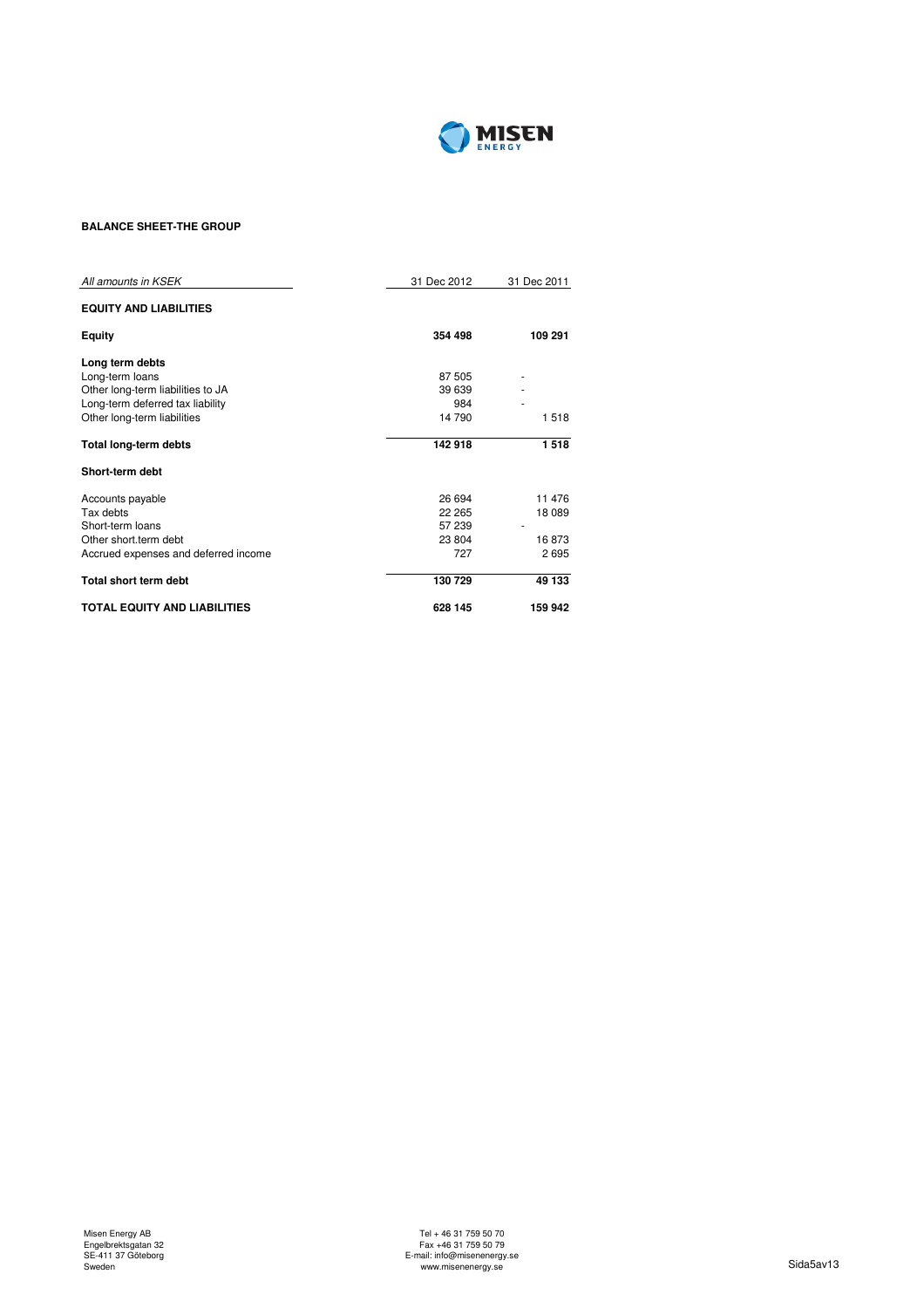

# **GROUP EQUITY DEVELOPMENT**

|                                                 | Share   |                        |                | <b>Profit/Loss</b> |                     |
|-------------------------------------------------|---------|------------------------|----------------|--------------------|---------------------|
| All amounts in KSEK                             | capital | Other capital provided | Other reserves | carried forward    | <b>Total equity</b> |
| Equity brought forward 2011-01-01               | 50      | 100                    | $-152$         | 6 1 3 5            | 6 133               |
| Net income                                      |         |                        |                |                    |                     |
| Net profit of the year                          |         |                        |                | 83 083             | 83 083              |
| Other result                                    |         |                        |                |                    |                     |
| <b>Translation difference</b>                   |         |                        | 6 608          |                    | 6608                |
| Total net income                                | 0       | 0                      | 6 608          | 83 083             | 89 691              |
| <b>Transactions with shareholders</b>           |         |                        |                |                    |                     |
| New share issue (effect from reverse take over) | 290 086 | $-274535$              |                | $-2084$            | 13 467              |
| <b>Total transaction with shareholders</b>      | 290 086 | -274 535               | 0              | $-2084$            | 13 467              |
| Equity brought forward 2012-01-01               | 290 136 | -274 435               | 6456           | 87 134             | 109 291             |
| Net income                                      |         |                        |                |                    |                     |
| Net profit of the year                          |         |                        |                | 264 750            | 264 750             |
| Other result                                    |         |                        |                |                    |                     |
| Translation difference                          |         |                        | $-19543$       |                    | $-19543$            |
| Total net income                                | 0       | 0                      | -19 543        | 264 750            | 245 207             |
| Equity brought forward 2012-12-31               | 290 136 | $-274435$              | -13 087        | 351 884            | 354 498             |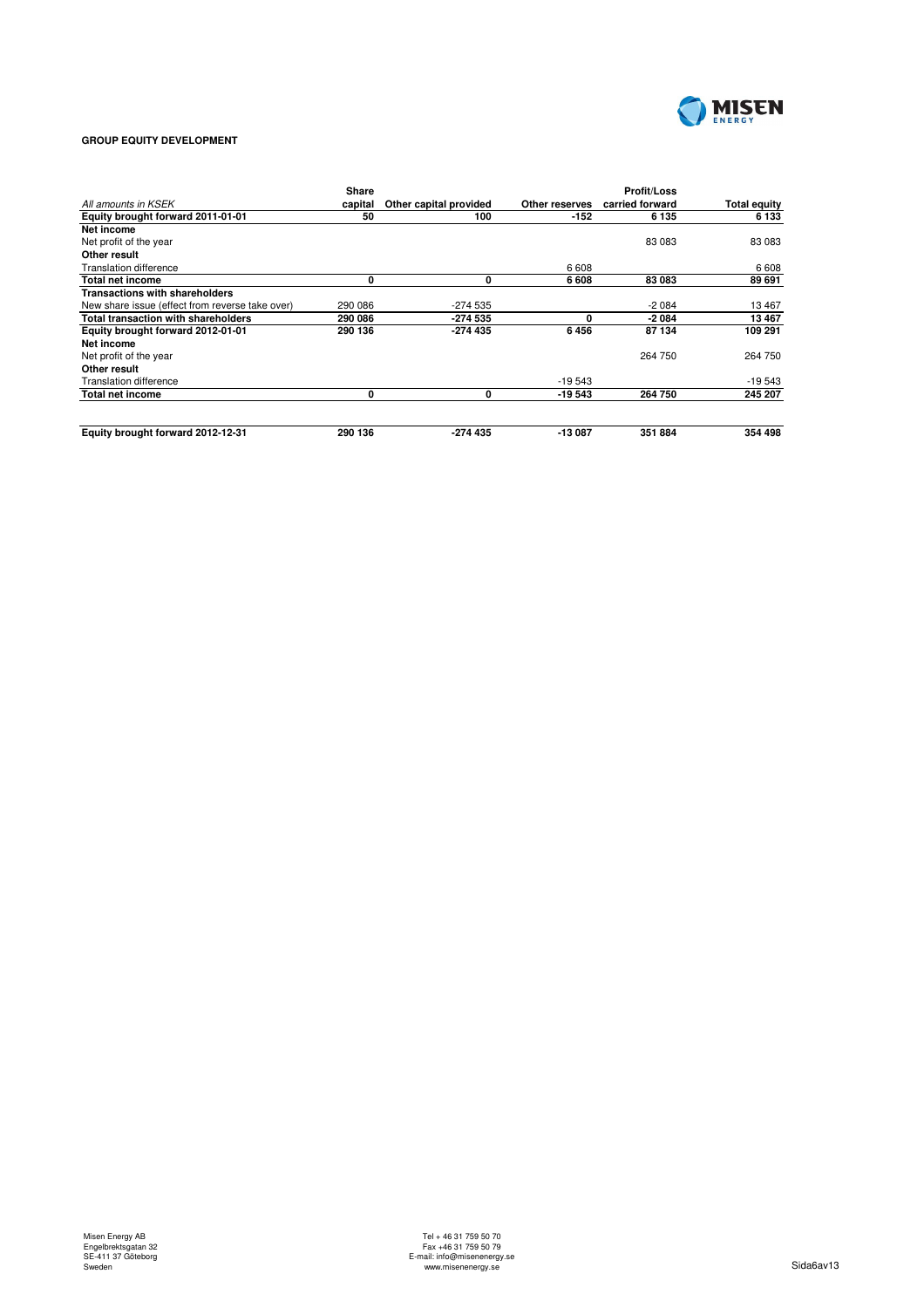

# **CASH FLOW STATEMENT - THE GROUP**

|                                                                       | 1 Jan-31 Dec | 1 Jan-31 Dec |
|-----------------------------------------------------------------------|--------------|--------------|
|                                                                       | 2012         | 2011         |
| All amounts in KSEK                                                   | 12 months    | 12 months    |
| Operating activities                                                  |              |              |
| Operating income                                                      | 350 673      | 110 447      |
| Adjustment for non-cash items                                         | 14 091       | 13 018       |
| Interest received                                                     | 1 1 9 1      | 292          |
| Interest paid                                                         | $-8972$      | $-257$       |
| Income tax                                                            | $-72563$     | $-27398$     |
| Cash flow from operating activities<br>before working capital changes | 284 420      | 96 101       |
| Cash flow from working capital changes                                |              |              |
| Decrese(+)/increase in stocks                                         | 6977         | $-15783$     |
| Decrease(+)/increase in receivables                                   | 51 071       | $-82842$     |
| Decrease(-)/increase in short-term debts                              | 65 536       | 46 979       |
| Cash-flow from operating activities                                   | 408 004      | 44 455       |
| Investing activities                                                  |              |              |
| Acquisition of tangible and intangible assets                         | $-572924$    | $-49729$     |
| Sale of financial asstes                                              |              | 2769         |
| Sale of intangible assets                                             | 51           |              |
| Change of long-term receivables (increase-)                           |              | 2619         |
| Cash flow from investing activities                                   | $-572873$    | $-44341$     |
| Financing activities                                                  |              |              |
| New share issue                                                       |              | 13 467       |
| Change in long-term debt (increse+)                                   | 161 989      | 1 2 1 8      |
| Cash flow from financing activities                                   | 161 989      | 14 685       |
| Cash flow for the year                                                | $-2880$      | 14 799       |
| Cash at the beginning of the year                                     | 14819        | 20           |
| Exchange rate difference in cash                                      | 1 3 8 6      | 0            |
| Cash at the end of the period                                         | 13 3 25      | 14819        |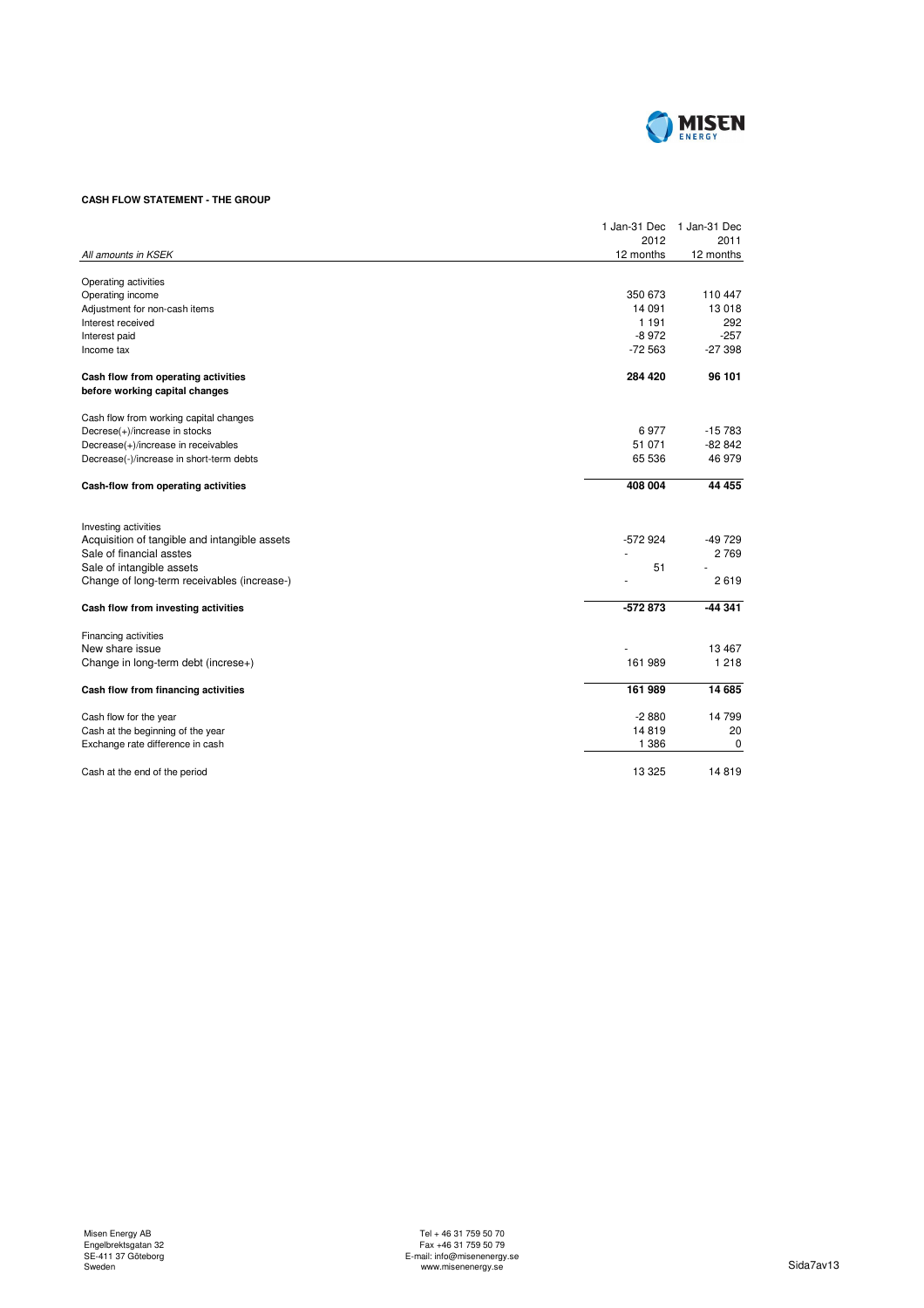

# **INCOME STATEMENT - PARENT COMPANY**

| (Misen Energy AB)                                |          |                             |           |                           |
|--------------------------------------------------|----------|-----------------------------|-----------|---------------------------|
|                                                  |          | 1 July-31 Dec 1 July-31 Dec |           | 1 Jan-31 Dec 1 Jan-31 Dec |
|                                                  | 2012     | 2011                        | 2012      | 2011                      |
| All amounts in KSEK                              | 6 months | 6 months                    | 12 months | 12 months                 |
| <b>Operating revenue</b>                         |          |                             |           |                           |
| Net sales                                        | 544      | 0                           | 9542      | 0                         |
|                                                  | 544      | $\Omega$                    | 9542      | 0                         |
| <b>Operating expenses</b>                        |          |                             |           |                           |
| Other external expenses                          | $-11036$ | $-2901$                     | $-18603$  | $-3976$                   |
| Personnel expenses                               | $-1.301$ | $-1332$                     | $-2695$   | $-2705$                   |
| Depreciation of tangible fixed assets            |          | $-1520$                     |           | $-1560$                   |
| Capital gain from sale of subsidiary             |          | 2 7 6 4                     |           | 2764                      |
| Capital loss from sale of tangible and           |          |                             |           |                           |
| intangible fixed assets                          |          |                             |           | $-150$                    |
|                                                  | $-12336$ | $-2989$                     | $-21297$  | $-5627$                   |
| <b>Operating income</b>                          | $-11793$ | $-2989$                     | $-11756$  | $-5627$                   |
| Interest income                                  | 897      | 1                           | 899       | 1                         |
| Currency exchange gains/losses                   | 68       | 28                          |           | $-1$                      |
| Interest expense                                 | $-198$   | -3                          | $-206$    | $-18$                     |
|                                                  | 767      | 26                          | 693       | $-18$                     |
| Profit/loss after financial items                | $-11026$ | $-2963$                     | $-11063$  | $-5645$                   |
| Taxes for the year                               |          | 1                           | 1         | 1                         |
| Net profit/loss                                  | $-11026$ | $-2962$                     | $-11062$  | $-5644$                   |
| Report on the total result - Parent company      |          |                             |           |                           |
| Net income for the year                          | $-11026$ | $-2962$                     | $-11062$  | $-5644$                   |
| Other total income for the year:                 |          |                             |           |                           |
| <b>Translation differences</b>                   | 0        | 0                           | 0         | 0                         |
| Other total income for the year, net after taxes | $\Omega$ | $\Omega$                    | $\Omega$  | $\mathbf 0$               |
| Grand total result for the year                  | $-11026$ | $-2962$                     | $-11062$  | $-5644$                   |

**Net income per share, computed as net income allocated to the share owners in the parent company during the operating year (in SEK per share)**

| Net income for the year, before and after dilution | Nea | Nea | Neg | Nea |
|----------------------------------------------------|-----|-----|-----|-----|
|                                                    |     |     |     |     |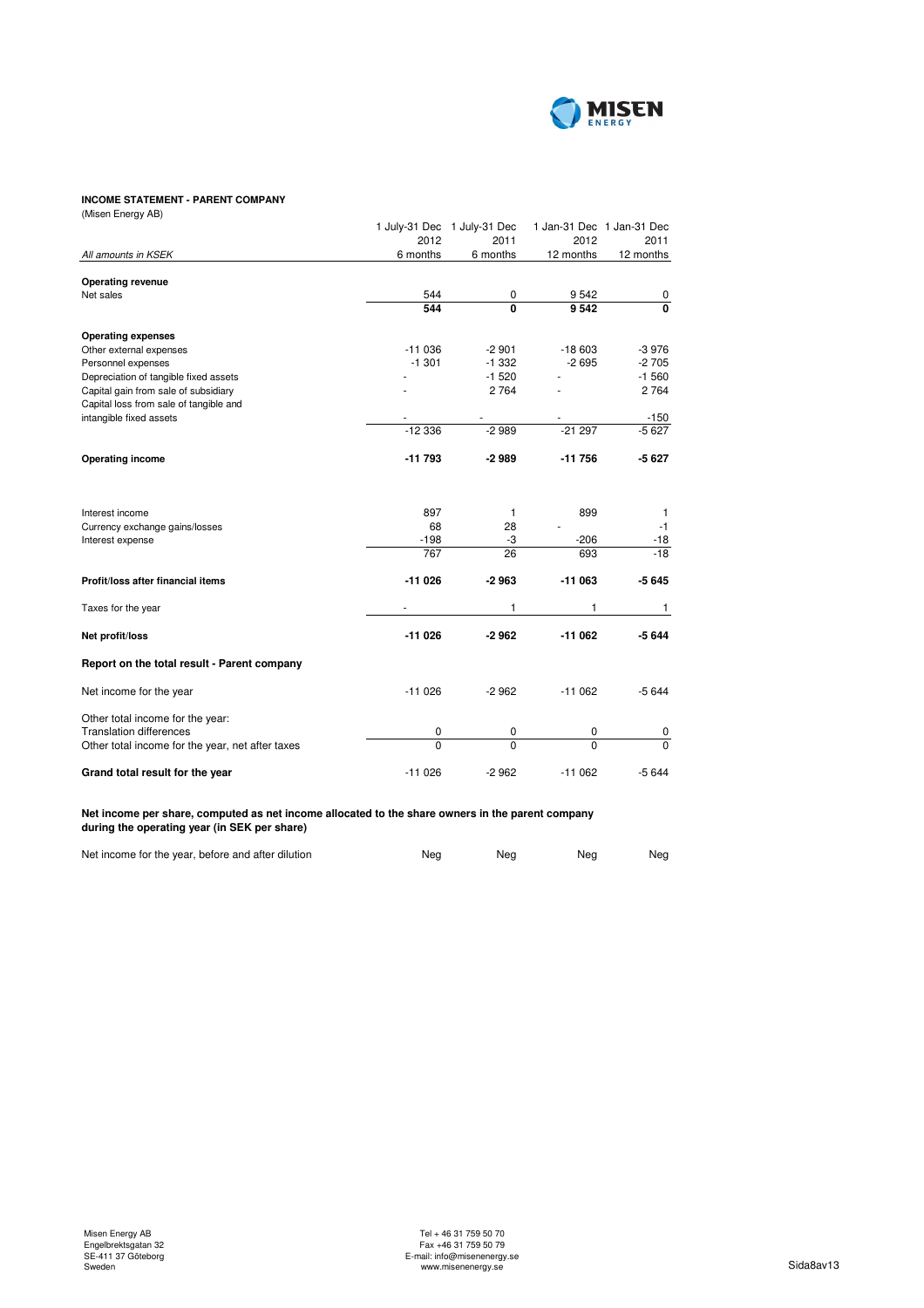

# **BALANCE SHEET - PARENT COMPANY**

| (Misen Energy AB)                   |             |             |
|-------------------------------------|-------------|-------------|
| All amounts in KSEK                 | 31 dec 2012 | 31 dec 2011 |
| <b>ASSETS</b>                       |             |             |
| <b>Fixed assets</b>                 |             |             |
| <b>Financial fixed assets</b>       |             |             |
| Shares in subsidiaries              | 1 001 799   | 1 000 899   |
|                                     | 1 001 799   | 1 000 899   |
| <b>Total financial fixed assets</b> | 1 001 799   | 1 000 899   |
| <b>Total fixed assets</b>           | 1 001 799   | 1 000 899   |
| <b>Current assets</b>               |             |             |
| Short term receivables              |             |             |
| Other receivables                   | 573         | 167         |
| Prepaid expenses and accrued income | 207         | 1 358       |
|                                     | 780         | 1 5 2 5     |
| <b>Cash and bank balances</b>       | 8512        | 639         |
| <b>Total current assets</b>         | 9 2 9 2     | 2 1 6 4     |
| <b>TOTAL ASSETS</b>                 | 1011091     | 1 003 063   |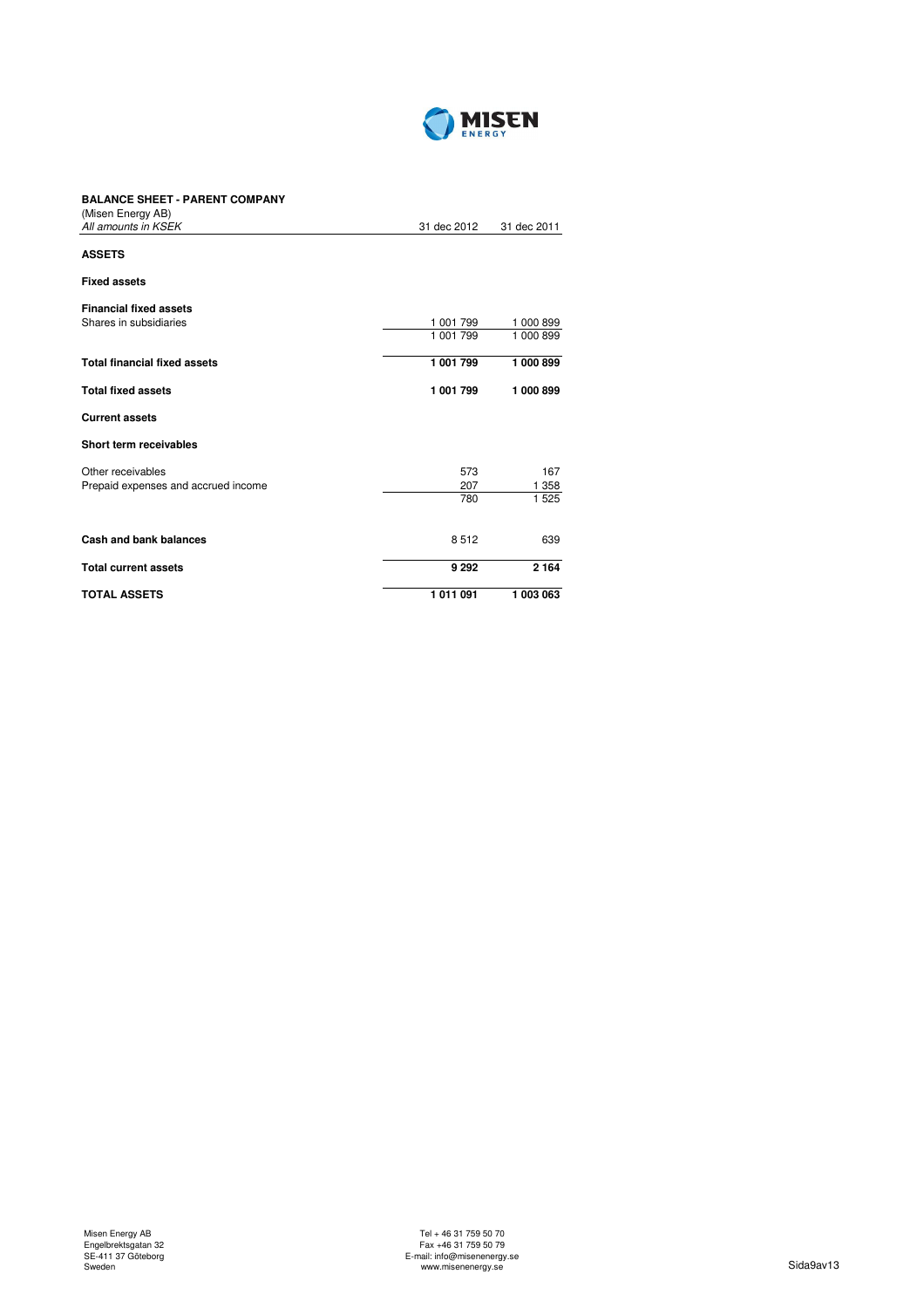

# **BALANCE SHEET - PARENT COMPANY** MILANCE STILL P<br>(Misen Energy AB)<br>All amounts in KSEK

| ושיז אויים ווטטוויון<br>All amounts in KSEK | 31 dec 2012 | 31 dec 2011 |
|---------------------------------------------|-------------|-------------|
|                                             |             |             |
| <b>Equity</b>                               |             |             |
| <b>Restricted equity</b>                    |             |             |
| Share capital                               | 290 136     | 290 136     |
| Statutory reserves                          | 345         | 345         |
|                                             | 290 481     | 290 481     |
| Non-restricted equity                       |             |             |
| Profit/Loss brought forward                 | 708 527     | 714 171     |
| Profit/loss for the year                    | $-11062$    | $-5644$     |
|                                             | 697 465     | 708 527     |
| <b>Total equity</b>                         | 987 946     | 999 008     |
| Long-tem debts                              |             |             |
| Long-term loan                              | 20 033      |             |
| Other long-term debts to group companies    | 93          | 93          |
| <b>Total long-term debts</b>                | 20 126      | 93          |
| Short-term debts                            |             |             |
| Accounts payable                            | 1 0 8 0     | 743         |
| Other short-term liabilities                | 904         | 919         |
| Short-term debts to subsidiaries            | 399         | 624         |
| Accrued expenses and deferred income        | 634         | 1676        |
| <b>Total short-term debt</b>                | 3017        | 3962        |
| <b>TOTAL EQUITY AND LIABILITIES</b>         | 1011091     | 1 003 063   |
| <b>Sureties</b>                             | 39          | 39          |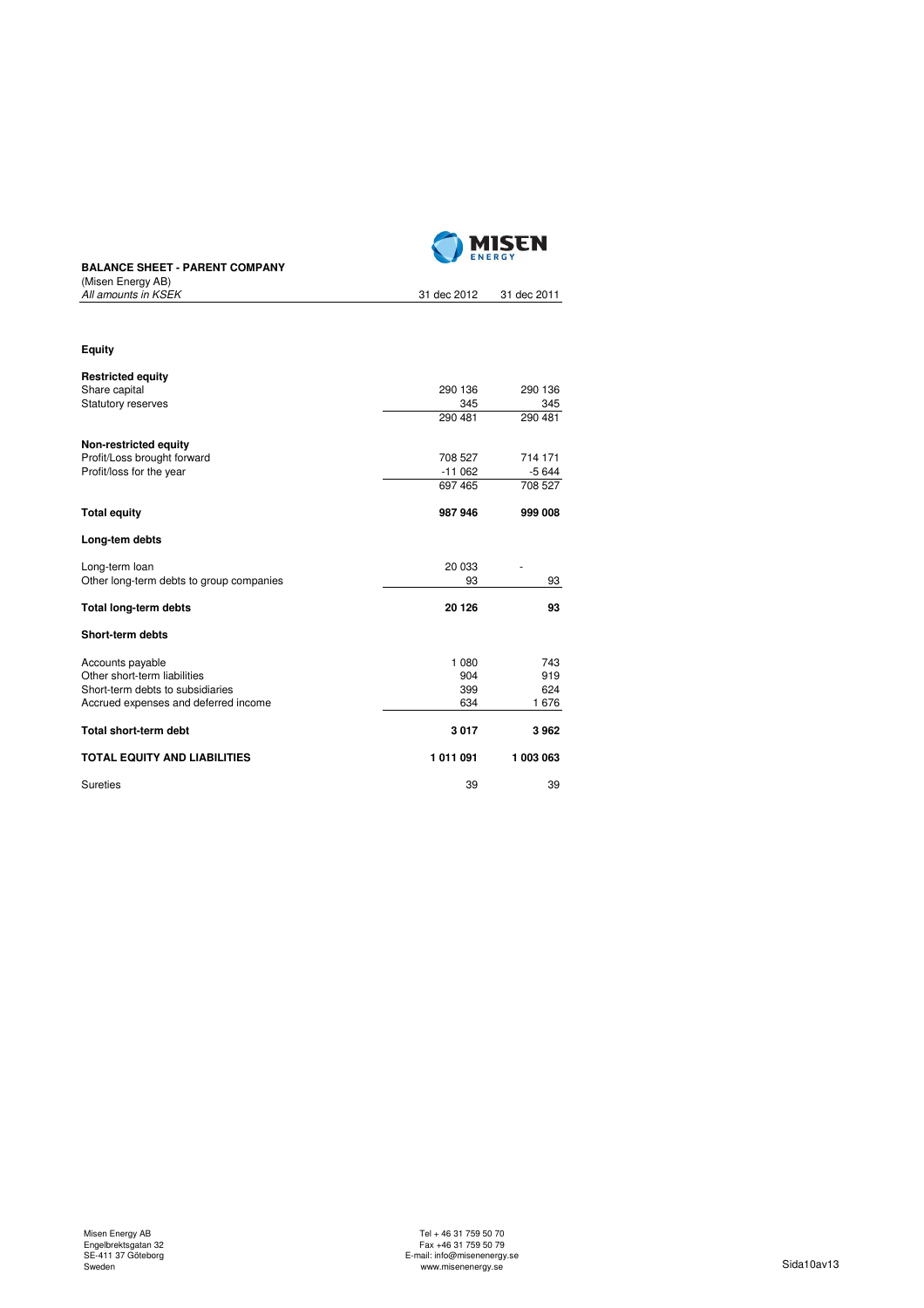

# **PARENT COMPANY EQUITY CHANGE**

| All amounts in KSEK                        | Share<br>capital | <b>Statutory</b><br>reserves | Share<br>Premium<br>reserve | Profit/loss<br>carried forward | <b>Total equity</b> |
|--------------------------------------------|------------------|------------------------------|-----------------------------|--------------------------------|---------------------|
| Equity brought forward 2011-01-01          | 4 4 2 2          | 345                          | 960                         | $-1075$                        | 4652                |
| Net income                                 |                  |                              |                             |                                |                     |
| Net profit of the year                     |                  |                              |                             | $-5643$                        | $-5643$             |
| Other result                               |                  |                              |                             |                                |                     |
| <b>Translation difference</b>              |                  |                              |                             |                                | 0                   |
| <b>Total net income</b>                    | 0                | 0                            | 0                           | $-5643$                        | $-5643$             |
| <b>Transactions with shareholders</b>      |                  |                              |                             |                                |                     |
| New share issue                            | 285 714          |                              | 713 325                     | 960                            | 999 999             |
| <b>Total transaction with shareholders</b> | 285 714          | 0                            | 713 325                     | 960                            | 999 999             |
| Equity brought forward 2012-01-01          | 290 136          | 345                          | 714 285                     | $-5758$                        | 999 008             |
| Net income                                 |                  |                              |                             |                                |                     |
| Net profit of the year                     |                  |                              |                             | $-11062$                       | $-11062$            |
| Other result                               |                  |                              |                             |                                |                     |
| <b>Translation difference</b>              |                  |                              |                             |                                | 0                   |
| Group contribution after tax               |                  |                              |                             |                                |                     |
| <b>Total net income</b>                    | $\Omega$         | $\Omega$                     | $\Omega$                    | $-11061$                       | $-11061$            |
| Equity brought forward 2012-12-31          | 290 136          | 345                          | 714 285                     | $-16819$                       | 987 947             |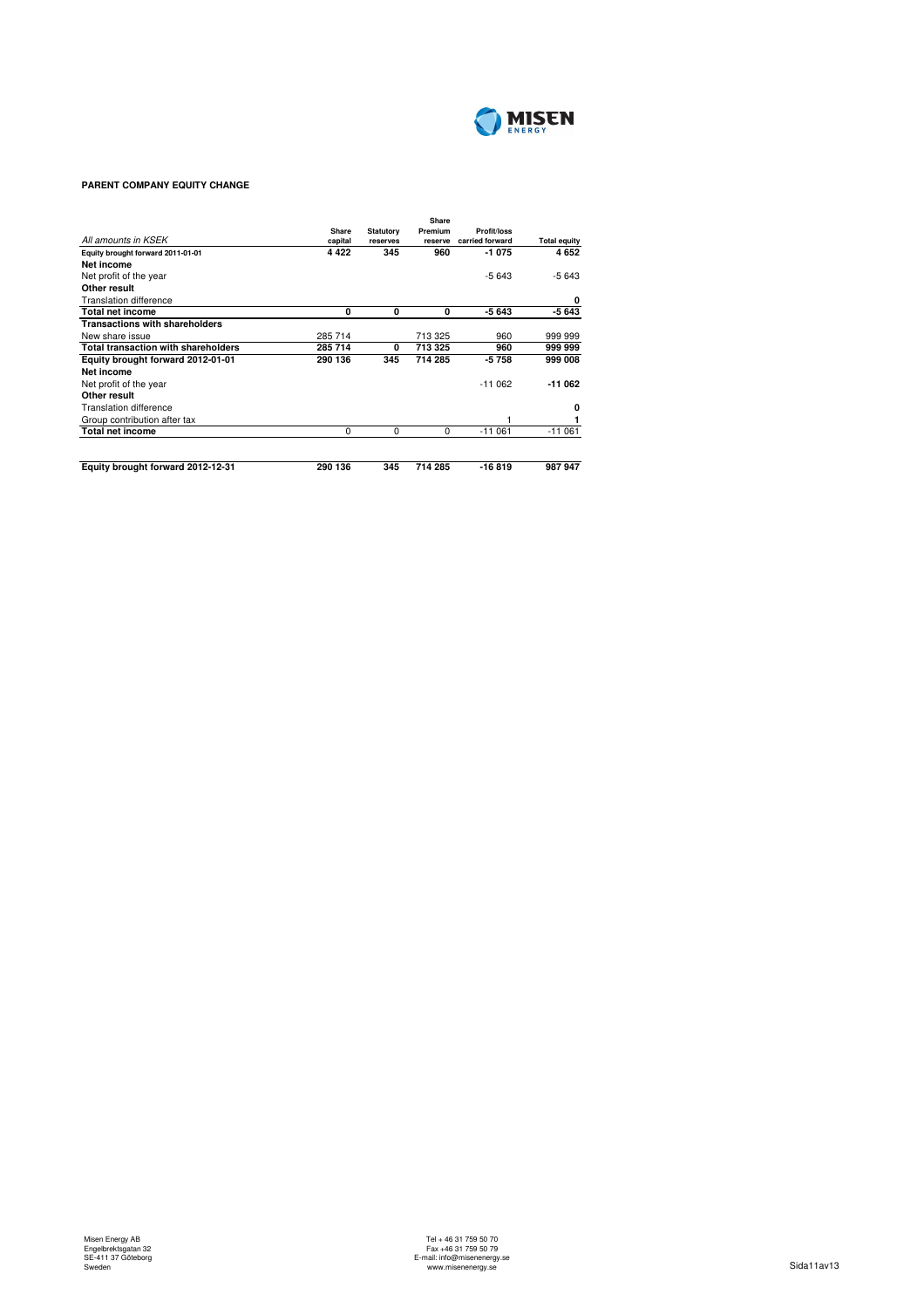

# **CASH FLOW STATEMENT - PARENT COMPANY**

| (Misen Energy AB)                           |              |              |
|---------------------------------------------|--------------|--------------|
|                                             | 1 Jan-31 Dec | 1 Jan-31 Dec |
|                                             | 2012         | 2011         |
| All amounts in KSEK                         |              |              |
| Operating activities                        |              |              |
| Operating income                            | $-11756$     | $-8390$      |
| Adjustment for non-cash items               | $-29$        | 1709         |
| Interest received                           | 899          | -1           |
| Interest paid                               | $-206$       | $-18$        |
| Cash flow from operating activities         |              |              |
| before working capital changes              | $-11092$     | $-6698$      |
| Cash flow from working capital changes      |              |              |
| Decrease(+)/increase in receivables         | 745          | 3 3 1 4      |
| Decrease(-)/increase in accounts payable    | 337          | 102          |
| Decrease(-)/increase(+) in short term debts | $-1281$      | 997          |
| Cash flow from operating activities         | $-11291$     | $-2285$      |
| Investment activities                       |              |              |
| Sale of financial assets                    |              | 2 7 6 4      |
| Sale of tangible fixed assets               |              | 150          |
| Payment of shareholders contribution        | $-900$       | $-800$       |
| Cash flow from investing activities         | $-900$       | 2 1 1 4      |
| Financing activities                        |              |              |
| Increase in long-term debt                  | 20 063       | 626          |
| Group contribution                          | 1            |              |
| Cash flow from financing activities         | 20 064       | 626          |
| Cash flow for the year                      | 7873         | 455          |
| Cash at the beginning of the year           | 639          | 184          |
| Cash at the end of the period               | 8512         | 639          |